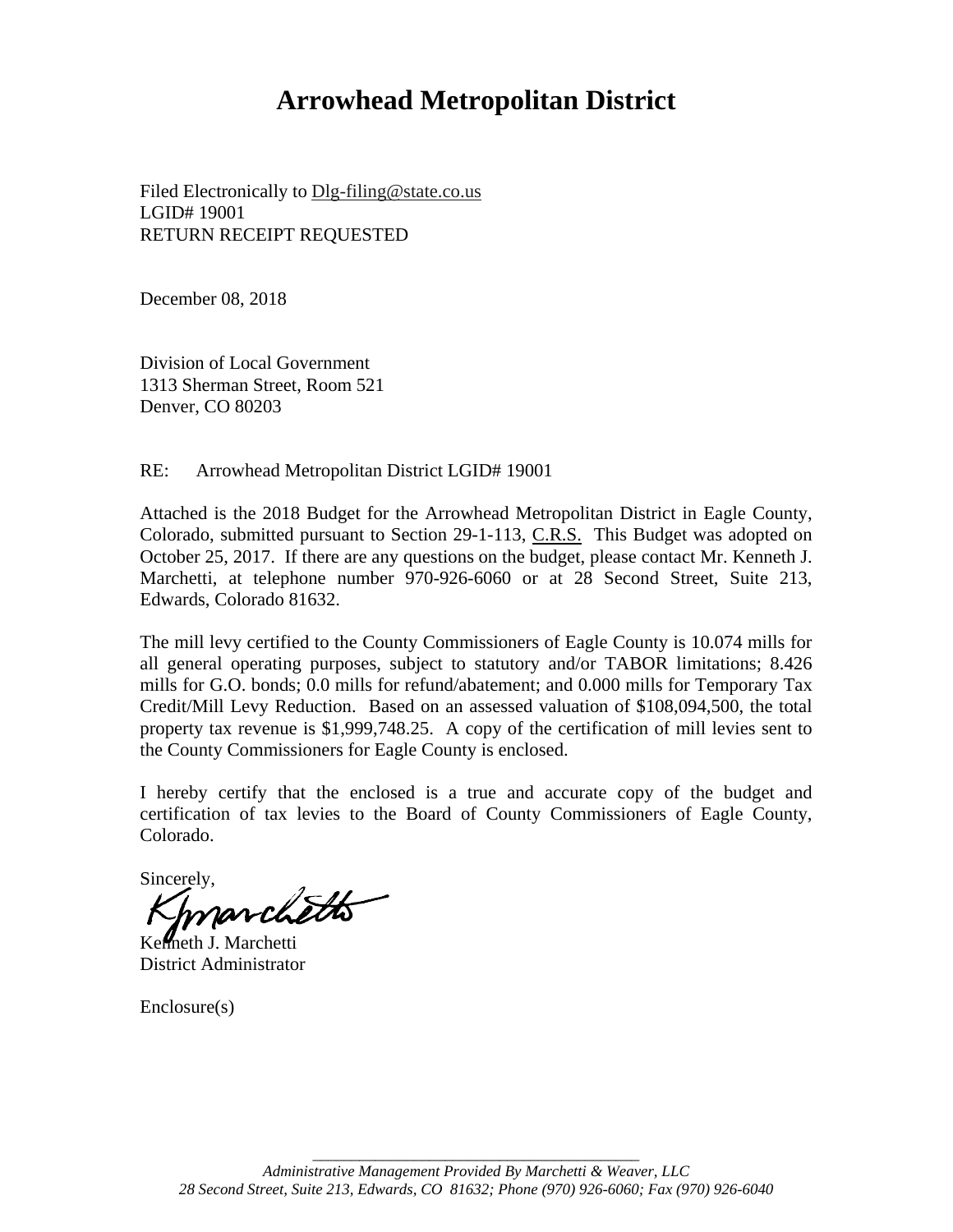#### **ARROWHEAD METROPOLITAN DISTRICT**

#### 2018 BUDGET MESSAGE

Arrowhead Metropolitan District is a quasi-municipal corporation organized and operated pursuant to provisions set forth in the Colorado Special District Act. The District, comprising approximately 12,020 acres of land, was established to provide park and recreational facilities, fire protection services, water services, cable TV services and to construct and maintain roadways and storm drainage facilities within its boundaries, which are located in Eagle County, Colorado.

The District has no employees and all operations and administrative functions are provided through contracts with other entities.

The following budget is prepared on the modified accrual basis of accounting, which is consistent with the basis of accounting used in presenting the District's financial statements.

#### 2018 BUDGET STRATEGY

The District strives to provide the highest level of service and infrastructure facilities for the residents and visitors within the District. The strategy for the 2018 budget focused on the following priorities:

- Maintain the high quality existing level of service and increase transportation services.
- Establish a property tax mill levy which, when combined with other revenues of the District, adequately funds the anticipated level of service and maintains a reasonable operating fund balance.
- Operate in accordance with 1992 "Amendment 1"
- Provide for infrastructure maintenance to avoid future cost escalation or significant deterioration
- Give priority to projects which improve efficiency or productivity
- Review all user fees and pass any cost savings on to the consumer
- Review all capital expenditures for immediate need or benefit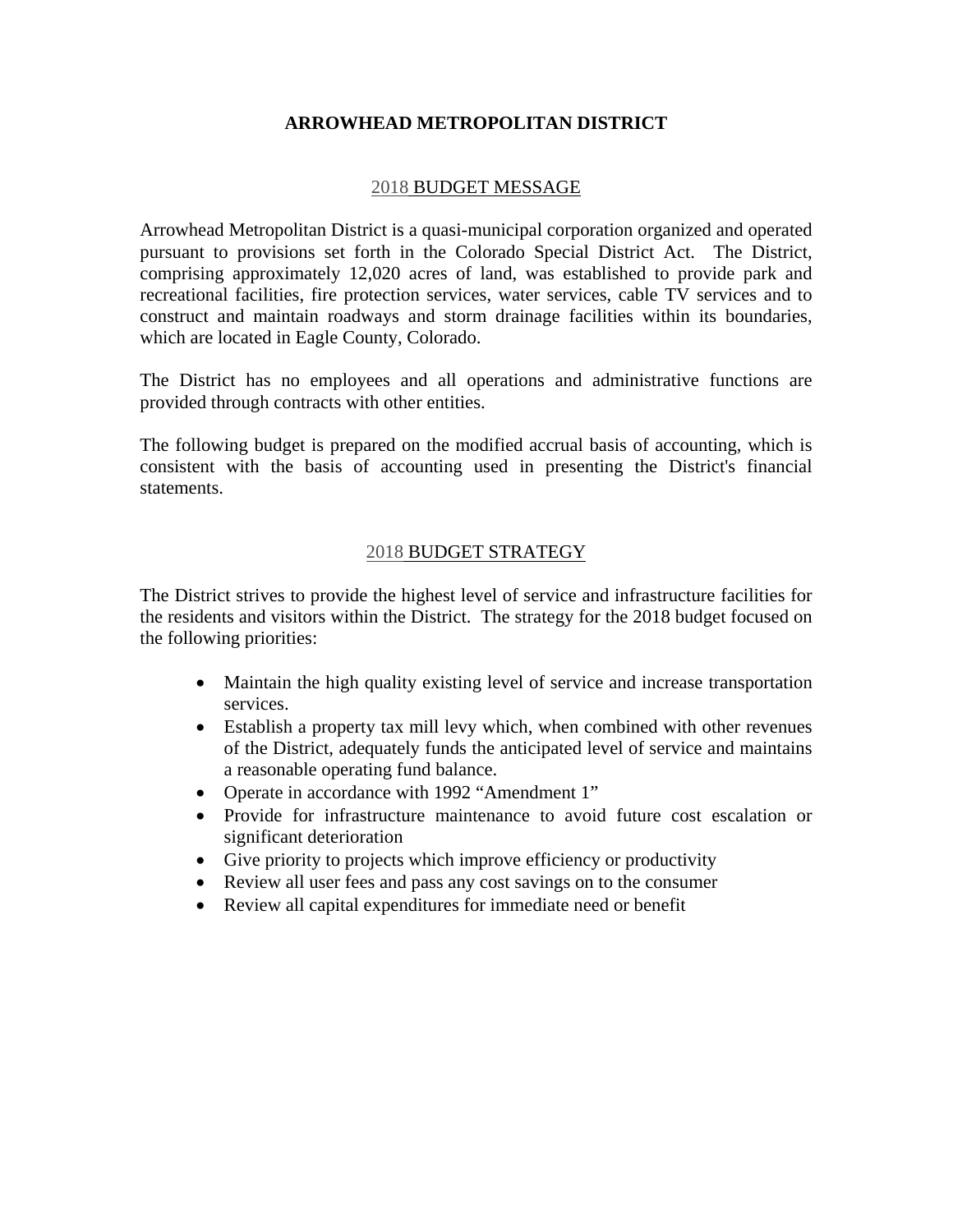### **CERTIFICATION OF TAX LEVIES for NON-SCHOOL Governments**

| <b>TO:</b> County Commissioners <sup>1</sup> of<br><b>Eagle County</b>                                              |                                                                                                             |                                                                                                          |                     | , Colorado.                               |  |  |  |  |  |  |  |
|---------------------------------------------------------------------------------------------------------------------|-------------------------------------------------------------------------------------------------------------|----------------------------------------------------------------------------------------------------------|---------------------|-------------------------------------------|--|--|--|--|--|--|--|
| On behalf of the Arrowhead Metropolitan District                                                                    |                                                                                                             |                                                                                                          |                     |                                           |  |  |  |  |  |  |  |
|                                                                                                                     |                                                                                                             | $(taxing entity)^A$                                                                                      |                     |                                           |  |  |  |  |  |  |  |
| the Board of Directors                                                                                              |                                                                                                             |                                                                                                          |                     |                                           |  |  |  |  |  |  |  |
| $(governing body)^B$                                                                                                |                                                                                                             |                                                                                                          |                     |                                           |  |  |  |  |  |  |  |
| of the Arrowhead Metropolitan District                                                                              |                                                                                                             |                                                                                                          |                     |                                           |  |  |  |  |  |  |  |
| <b>Hereby</b> officially certifies the following mills to                                                           |                                                                                                             | $\left($ local government $\right)^{C}$                                                                  |                     |                                           |  |  |  |  |  |  |  |
| be levied against the taxing entity's GROSS<br>\$108,094,500                                                        |                                                                                                             |                                                                                                          |                     |                                           |  |  |  |  |  |  |  |
| assessed valuation of:                                                                                              | (Gross <sup>D</sup> assessed valuation, Line 2 of the Certification of Valuation From DLG $57^{\text{E}}$ ) |                                                                                                          |                     |                                           |  |  |  |  |  |  |  |
| Note: If the assessor certified a NET assessed valuation<br>(AV) different than the GROSS AV due to a Tax Increment |                                                                                                             |                                                                                                          |                     |                                           |  |  |  |  |  |  |  |
| Financing (TIF) Area <sup><math>F</math></sup> the tax levies must be calculated using                              |                                                                                                             | \$108,094,500                                                                                            |                     |                                           |  |  |  |  |  |  |  |
| the NET AV. The taxing entity's total property tax revenue                                                          |                                                                                                             | (NET <sup>G</sup> assessed valuation, Line 4 of the Certification of Valuation Form DLG 57)              |                     |                                           |  |  |  |  |  |  |  |
| will be derived from the mill levy multiplied against the NET<br>assessed valuation of:                             |                                                                                                             | USE VALUE FROM FINAL CERTIFICATION OF VALUATION PROVIDED BY<br><b>ASSESSOR NO LATER THAN DECEMBER 10</b> |                     |                                           |  |  |  |  |  |  |  |
| Submitted:<br>12/8/2017                                                                                             |                                                                                                             | for budget/fiscal year                                                                                   | 2018                |                                           |  |  |  |  |  |  |  |
| (not later than Dec 15)<br>(mm/dd/yyyy)                                                                             |                                                                                                             |                                                                                                          | (yyyy)              |                                           |  |  |  |  |  |  |  |
| $LEVY^2$<br><b>REVENUE</b> <sup>2</sup><br><b>PURPOSE</b> (see end notes for definitions and examples)              |                                                                                                             |                                                                                                          |                     |                                           |  |  |  |  |  |  |  |
| General Operating Expenses <sup>H</sup>                                                                             |                                                                                                             | <u>10.074</u>                                                                                            | mills               | $\boldsymbol{\mathsf{S}}$<br>1,088,943.99 |  |  |  |  |  |  |  |
| <minus> Temporary General Property Tax Credit/<br/><math>\overline{2}</math>.</minus>                               |                                                                                                             |                                                                                                          |                     |                                           |  |  |  |  |  |  |  |
| Temporary Mill Levy Rate Reduction <sup>1</sup>                                                                     |                                                                                                             | (0.000)                                                                                                  | mills               |                                           |  |  |  |  |  |  |  |
| SUBTOTAL FOR GENERAL OPERATING:                                                                                     |                                                                                                             | 10.074                                                                                                   | mills               | $\boldsymbol{\mathsf{S}}$<br>1,088,943.99 |  |  |  |  |  |  |  |
| General Obligation Bonds and Interest <sup>J</sup>                                                                  |                                                                                                             | 8.426                                                                                                    | mills               | $\boldsymbol{\mathsf{S}}$<br>910,804.26   |  |  |  |  |  |  |  |
| Contractual Obligations <sup>K</sup>                                                                                |                                                                                                             | 0.000                                                                                                    | mills               | $\boldsymbol{\$}$                         |  |  |  |  |  |  |  |
| 5. Capital Expenditures <sup>L</sup>                                                                                |                                                                                                             | 0.000                                                                                                    | mills               | \$                                        |  |  |  |  |  |  |  |
| 6. Refunds/Abatements <sup>M</sup>                                                                                  |                                                                                                             | 0.000                                                                                                    | mills               | \$                                        |  |  |  |  |  |  |  |
| 7. Other <sup>N</sup> (specify):                                                                                    |                                                                                                             | 0.000                                                                                                    | mills               | \$                                        |  |  |  |  |  |  |  |
|                                                                                                                     |                                                                                                             | 0.000                                                                                                    | mills               | \$                                        |  |  |  |  |  |  |  |
|                                                                                                                     |                                                                                                             |                                                                                                          |                     |                                           |  |  |  |  |  |  |  |
| Sum of General Operating<br>Subtotal and Lines 3 to 7<br><b>TOTAL:</b>                                              |                                                                                                             | 18.500                                                                                                   | mills               | 1,999,748.25<br>\$                        |  |  |  |  |  |  |  |
| Contact person:                                                                                                     |                                                                                                             | Daytime                                                                                                  |                     |                                           |  |  |  |  |  |  |  |
| (print)<br>Kenneth J Marchetti                                                                                      |                                                                                                             | phone:                                                                                                   | $(970)$ 926-6060 x6 |                                           |  |  |  |  |  |  |  |
| Kmarchetts<br>Signed:                                                                                               |                                                                                                             | Title:                                                                                                   |                     | <b>District Administrator</b>             |  |  |  |  |  |  |  |

*Include one copy of this tax entity's completed form when filing the local government's budget by January 31st, per 29-1-113 C.R.S. with the Division of Local Government (DLG), Room 521, 1313 Sherman Street, Denver, Colorado 80203. Questions? Call DLG (303) 864-7720.*

<sup>1</sup> If the *taxing entity's* boundaries include more than one county, you must certify the levies to each county. Use a separate form for each county and certify the same levies uniformly to each county per Article X, Section 3 of the Colorado Constitution.

<sup>2</sup> Levies must be rounded to three decimal places and revenue must be calculated from the total *NET assessed valuation* (Line 4 of Form DLG57 on the County Assessor's **FINAL** certification of valuation).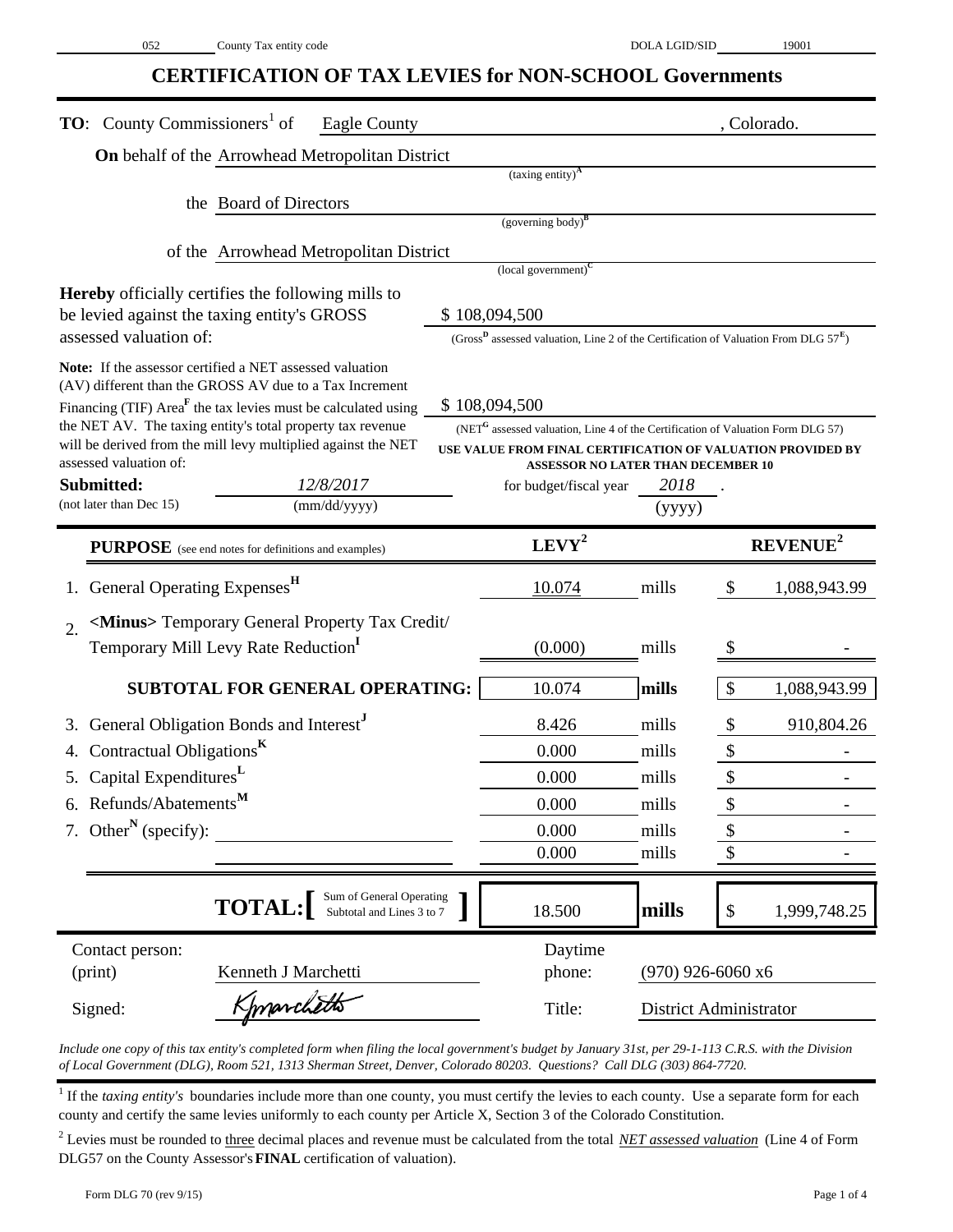#### Arrowhead Metropolitan District **CERTIFICATION OF TAX LEVIES, continued**

**THIS SECTION APPLIES TO TITLE 32, ARTICLE 1 SPECIAL DISTRICTS THAT LEVY TAXES FOR PAYMENT OF GENERAL OBLIGATION DEBT (32-1-603 C.R.S.)**. Taxing entities that are Special Districts or Subdistricts of Special Districts must certify separate mill levies and revenue to the Board of County Commissioners, one each for the funding requirements of each debt (32-1-603, C.R.S.) Use additional pages as necessary. The Special District's or Subdistrict's total levies for general obligation bonds and total levies for contractual obligations should be recorded on Page 1, Lines 3 and 4 respectively.

### **CERTIFY A SEPARATE MILL LEVY FOR EACH BOND OR CONTRACT:**

### **BONDSJ :**

| Purpose of Issue:     | Refunding the Districts GO Improvement Bonds Series 1998 and for Captial                                                                                                                                                 |
|-----------------------|--------------------------------------------------------------------------------------------------------------------------------------------------------------------------------------------------------------------------|
|                       | purchases                                                                                                                                                                                                                |
| Series:               | General Obligation Bonds Series 2009 \$10,950,000                                                                                                                                                                        |
| Date of Issue:        | September 10, 2009                                                                                                                                                                                                       |
| Coupon rate:          | 2.500% to 4.750%                                                                                                                                                                                                         |
| <b>Maturity Date:</b> | December 1, 2032                                                                                                                                                                                                         |
| Levy:                 | 1.347                                                                                                                                                                                                                    |
| Revenue:              | \$145,577.97                                                                                                                                                                                                             |
| Purpose of Issue:     | Refunding the District's GO Improvement Bonds Series 1994B, the District's<br>GO Improvement Bonds Series 1995A, and the District's GO Bonds Series<br>1996 for capital improvements, the Districts GOP Bond Series 2001 |
| Series:               | General Obligation Refunding Bonds Series 2011 \$4,315,000                                                                                                                                                               |
| Date of Issue:        | August 2, 2011                                                                                                                                                                                                           |
| Coupon rate:          | 2.00% to 4.10%                                                                                                                                                                                                           |
| <b>Maturity Date:</b> | June 1, 2031                                                                                                                                                                                                             |
| Levy:                 | 1.765                                                                                                                                                                                                                    |
| Revenue:              | \$190,792.77                                                                                                                                                                                                             |
|                       |                                                                                                                                                                                                                          |

### **CONTRACTSK :**

| 3. | <b>Purpose of Contract:</b> | Refunding a portion of the District's GO 2009 Bonds to more favorable terms |
|----|-----------------------------|-----------------------------------------------------------------------------|
|    | Title:                      | General Obligation Refunding Bond Series 2017 \$8,385,000                   |
|    | Date:                       | January 18, 2017                                                            |
|    | Principal Amount:           | \$8,385,000.00                                                              |
|    | <b>Maturity Date:</b>       | December 1, 2031                                                            |
|    | Levy:                       | 5.314                                                                       |
|    | Revenue:                    | \$574,433.52                                                                |

#### 4. Purpose of Contract:

| - - - - - - - - - - - - - - - - - |  |
|-----------------------------------|--|
| Title:                            |  |
| Date:                             |  |
| Principal Amount:                 |  |
| <b>Maturity Date:</b>             |  |
|                                   |  |
| Levy:<br>Revenue:                 |  |

Use multiple copies of this page as necessary to separately report all bond and contractual obligations per 32-1-1603, C.R.S.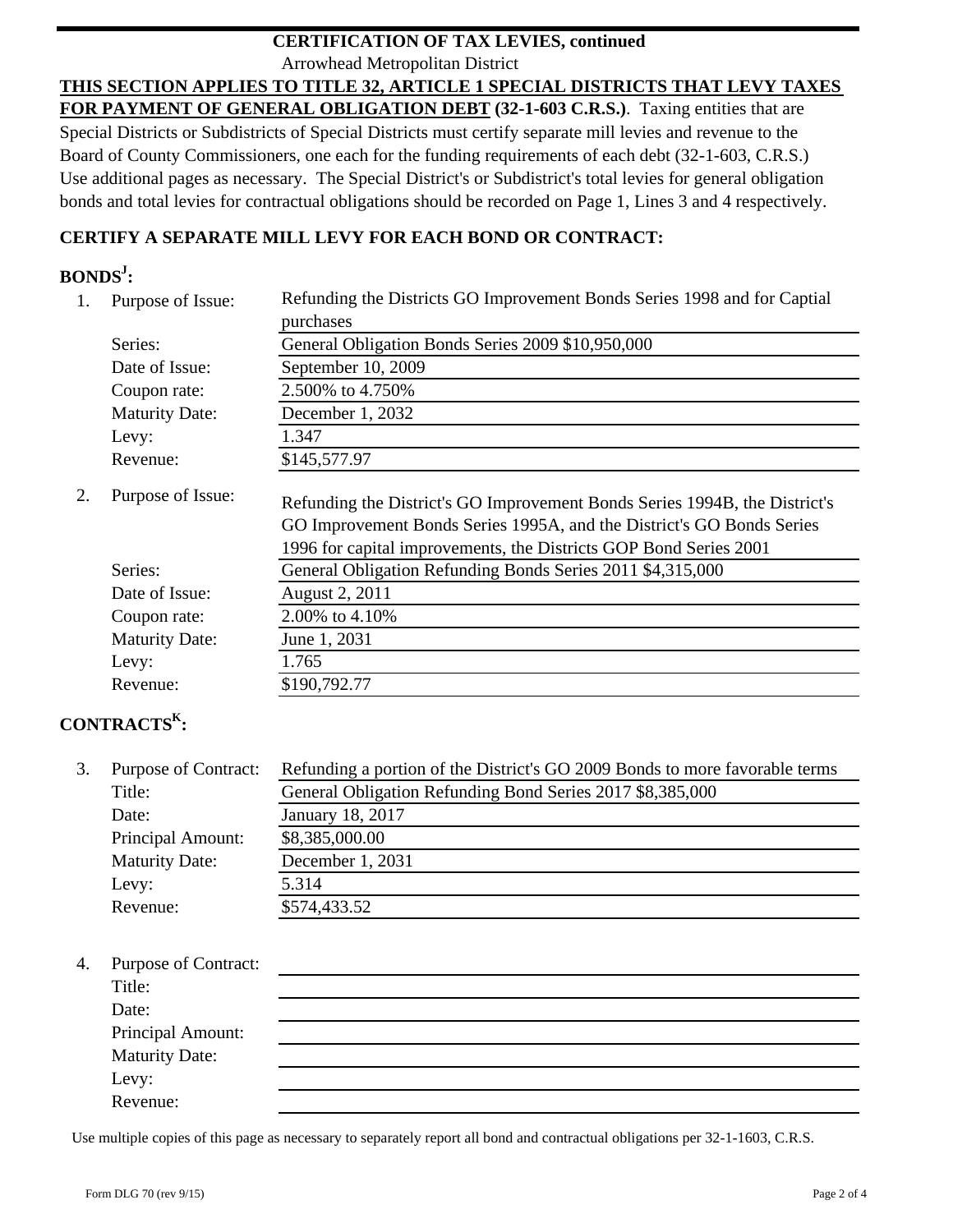### RESOLUTIONS OF ARROWHEAD METROPOLITAN DISTRICT

#### TO ADOPT 2018 BUDGET

A RESOLUTION SUMMARIZING EXPENDITURES AND REVENUES FOR EACH FUND AND ADOPTING A BUDGET FOR THE ARROWHEAD METROPOLITAN DISTRICT, COLORADO, FOR THE CALENDAR YEAR BEGINNING ON THE FIRST DAY OF JANUARY 2018 AND ENDING ON THE LAST DAY OF DECEMBER 2018.

WHEREAS, the Board of Directors of the Arrowhead Metropolitan District has appointed a budget committee to prepare and submit a proposed 2018 budget at the proper time; and

WHEAREAS, such committee has submitted a proposed budget to this governing body at the proper time, for its consideration, and;

WHEREAS, upon due and proper notice, published or posted in accordance with the law, said proposed budget was open for inspection by the public at a designated place, and a public hearing was held on September 27, 2017 and continued to October 25, 2017, and interested taxpayers were given the opportunity to file or register any objections to said proposed budget; and;

WHEREAS, whatever increases may have been made in the expenditures, like increases were added to the revenues or planned to be expended from reserves/fund balances so that the budget remains in balance, as required by law.

NOW, THEREFORE, BE IT RESOLVED by the Board of directors of the Arrowhead Metropolitan District, Eagle County, Colorado:

- That the budget as submitted, amended, and summarized by fund, hereby is Section 1. approved and adopted as the budget of the Arrowhead Metropolitan District for the year stated above.
- Section 2. That the budget hereby approved and adopted shall be certified by any officer or the District Administrator of the District and made a part of the public records of the District.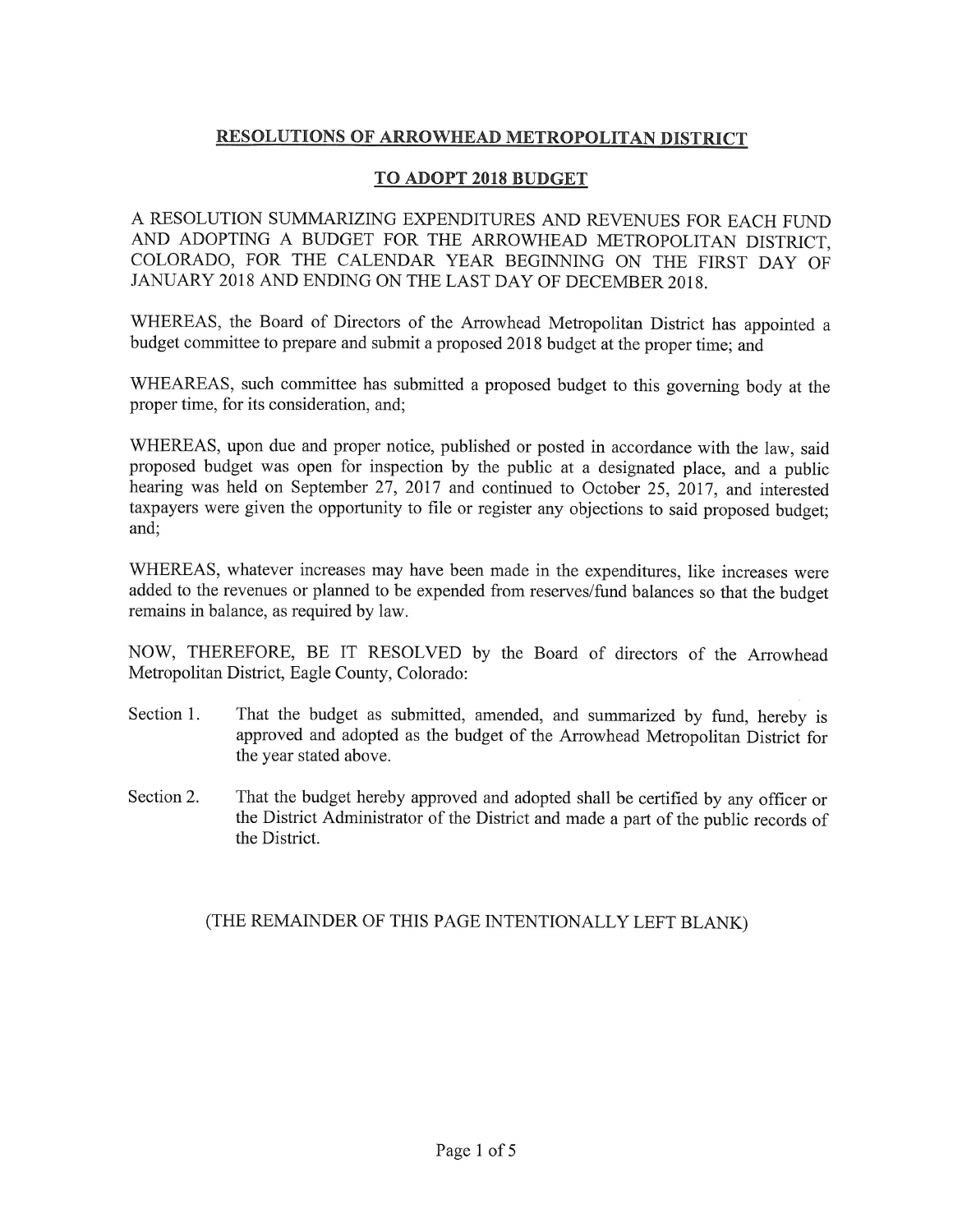### **TO SET MILL LEVIES**

A RESOLUTION LEVYING PROPERTY TAXES FOR THE YEAR 2017, TO HELP DEFRAY THE COSTS OF GOVERNMENT FOR THE ARROWHEAD METROPOLITAN DISTRICT, EAGLE COUNTY, COLORADO, FOR THE 2018 BUDGET YEAR.

WHEREAS, the Board of Directors of the Arrowhead Metropolitan District, has adopted the annual budget in accordance with the Local Government Budget Law, on October 25, 2017 and;

WHEREAS, the amount of money necessary to balance the budget for general operating expenses and capital expenditure purposes from property tax revenue is \$1,088,943.99 and;

WHEREAS, the Arrowhead Metropolitan District finds that it is required to temporarily lower the general operating mill levy to render a refund for \$0.00, and;

WHEREAS, the amount of money necessary to balance the budget for capital expenditure purposes from property tax revenue approved by voters or at public hearing is \$0.00, and;

WHEREAS, the amount of money necessary to balance the budget for voter approved bonds and interest is \$910,804.26, and;

WHEREAS, the 2017 valuation for assessment for the Arrowhead Metropolitan District, as certified by the County Assessor is \$108,094,500.

NOW, THEREFORE, BE IT RESOLVED by the Board of Directors of the ARROWHEAD METROPOLITAN DISTRICT, EAGLE COUNTY, COLORADO:

- Section 1. That for the purposes of meeting all general operating expenses of the Arrowhead Metropolitan District during the 2018 budget year, there is hereby levied a tax of 10.074 mills upon each dollar of the total valuation for assessment of all taxable property within the District for the year 2017.
- Section 2. That for the purposes of rendering a refund to its constituents during budget year 2018 there is hereby levied a temporary tax credit/mill levy reduction of 0.00 mills.
- Section 3. That for the purpose of meeting all capital expenditures of the Arrowhead Metropolitan District during the 2018 budget year, there is hereby levied a tax of 0.00 mills upon each dollar of the total valuation for assessment of all taxable property within the District for the year 2017.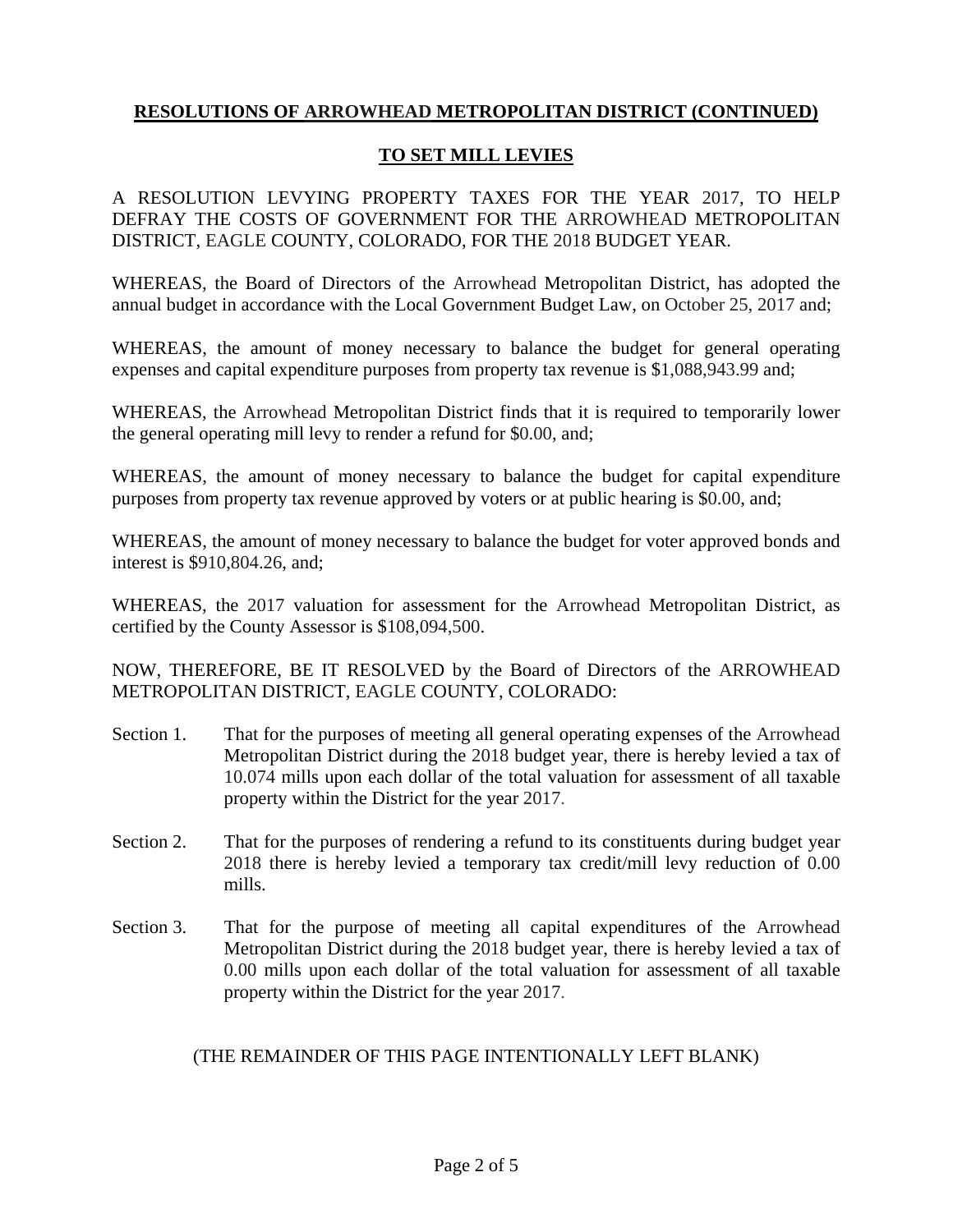### **TO SET MILL LEVIES (CONTINUED)**

- Section 4. That for the purpose of meeting all payments for bonds and interest of the Arrowhead Metropolitan District during the 2018 budget year, there is hereby levied a tax of 8.426 mills upon each dollar of the total valuation for assessment of all taxable property within the District for the year 2017.
- Section 5. That any officer or the District Administrator is hereby authorized and directed to either immediately certify to the County Commissioners of Eagle County, Colorado, the mill levies for the Arrowhead Metropolitan District as hereinabove determined and set, or be authorized and directed to certify to the County Commissioners of Eagle County, Colorado, the mill levies for the Arrowhead Metropolitan District as hereinabove determined and set based upon the final (December) certification of valuation from the county assessor.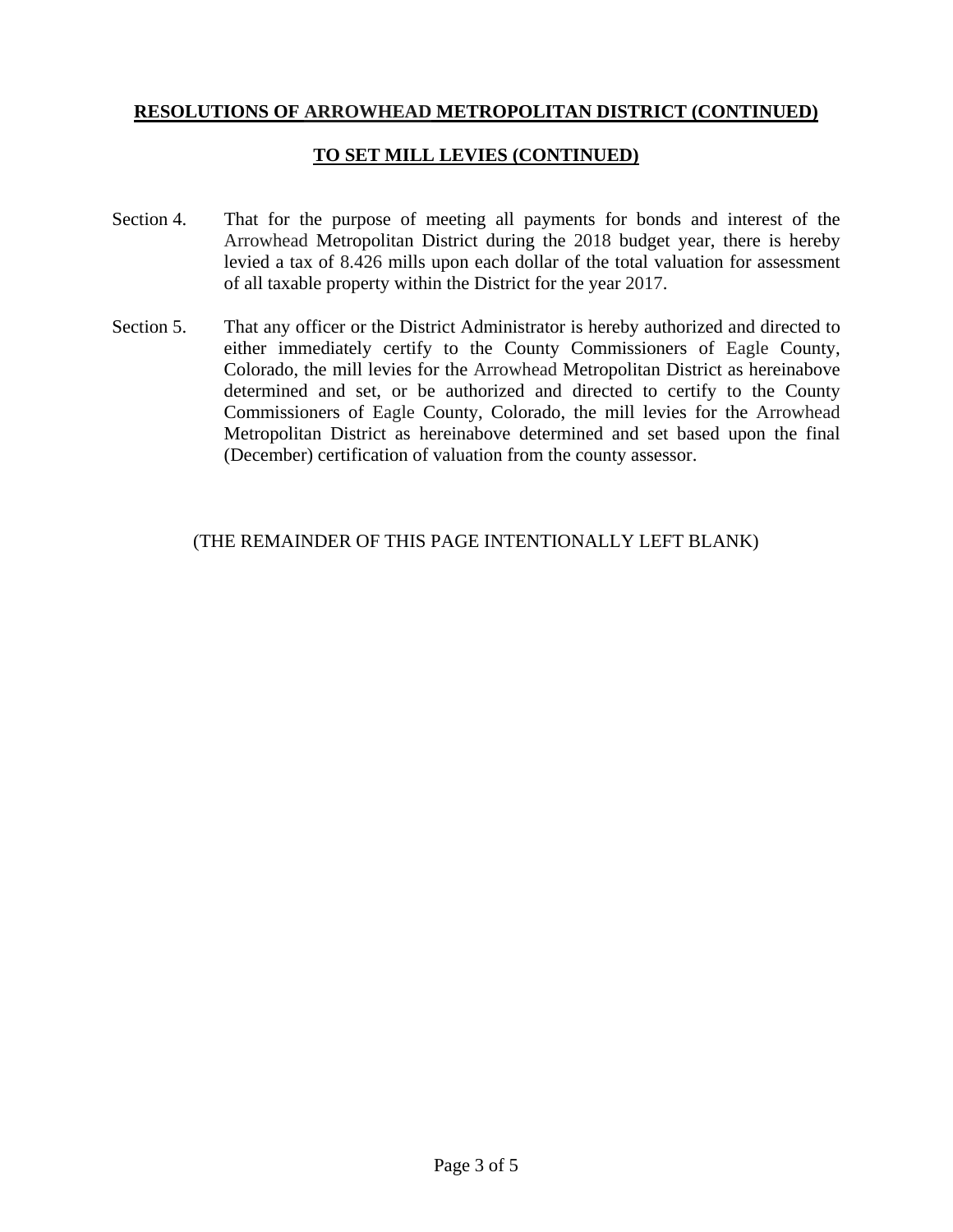#### **TO APPROPRIATE SUMS OF MONEY**

(PURSUANT TO SECTION 29-1-108, C.R.S.)

A RESOLUTION APPROPRIATING SUMS OF MONEY TO THE VARIOUS FUNDS AND SPENDING AGENCIES, IN THE AMOUNT AND FOR THE PURPOSE AS SET FORTH BELOW, FOR THE ARROWHEAD METROPOLITAN DISTRICT, EAGLE COUNTY, COLORADO, FOR THE 2018 BUDGET YEAR.

WHEREAS, the Board of Directors has adopted the annual budget in accordance with the Local Government Budget Law, on October 25, 2017, and;

WHEREAS, the Board of Directors has made provision therein for revenues in an amount equal or greater to the total proposed expenditures as set forth in said budget, and;

WHEREAS, it is not only required by law, but also necessary to appropriate the revenues and reserves or fund balances provided in the budget to and for the purposes described below, thereby establishing a limitation on expenditures for the operations of the District.

NOW, THEREFORE, BE IT RESOLVED BY THE BOARD OF DIRECTORS OF THE ARROWHEAD METROPOLITAN DISTRICT, EAGLE COUNTY, COLORADO:

Section 1. That the following sums are hereby appropriated from the revenues of each fund, to each fund, for the purposes stated:

|                                   | <b>Expenditures</b> | <b>Transfers</b> |
|-----------------------------------|---------------------|------------------|
| <b>General Fund</b>               |                     |                  |
| <b>Current Operating Expenses</b> | 862,158             |                  |
| Capital Expenditures              | 153,500             |                  |
| <b>Fund Transfers</b>             |                     | 157,041          |
| <b>Total General Fund</b>         | 1,015,658           | 157,041          |
| <b>Debt Service Fund</b>          |                     |                  |
| Debt Service Expenditures         | 1,122,300           |                  |
| <b>Total Debt Service Fund</b>    | 1,122,300           |                  |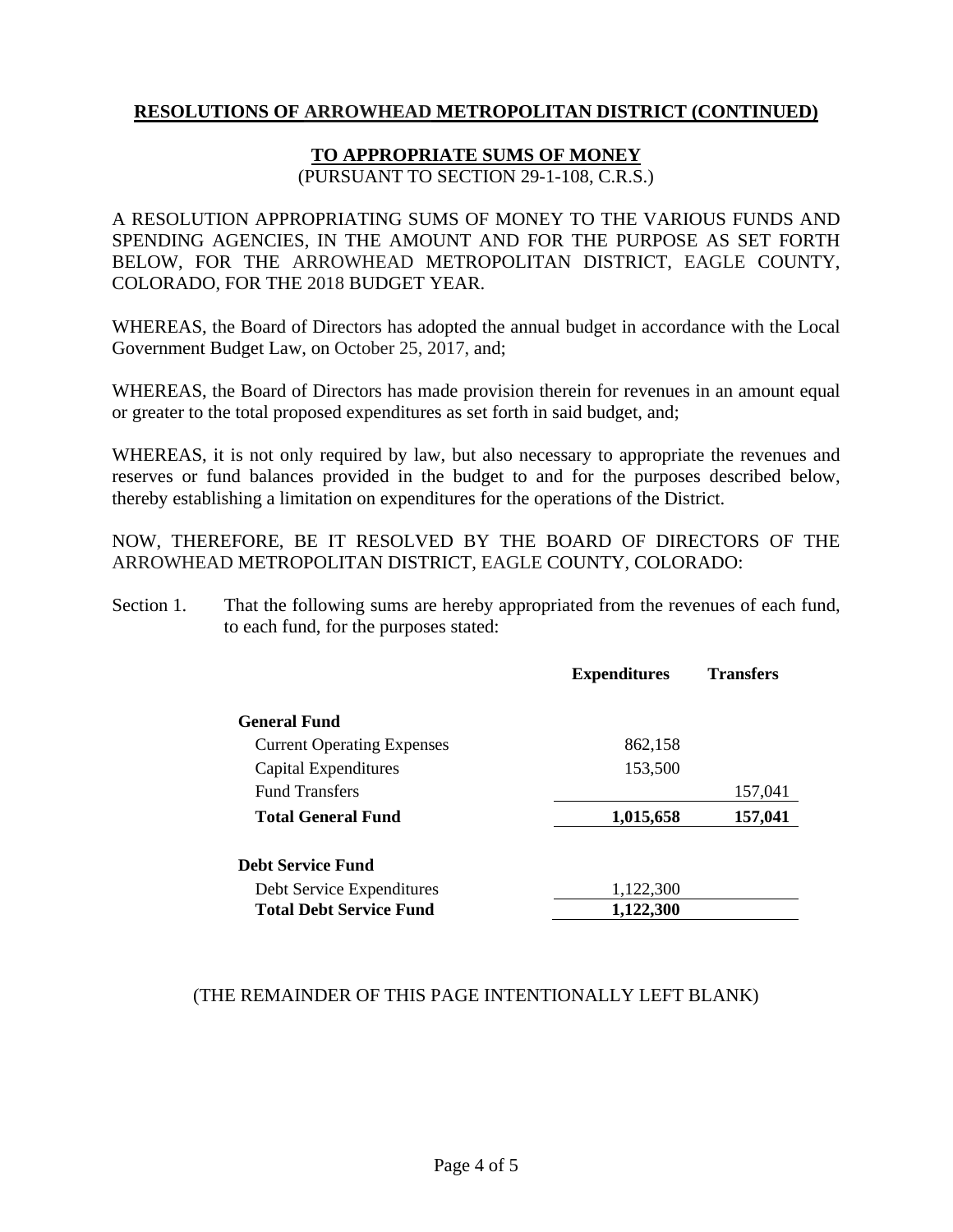#### TO ADOPT 2018 BUDGET, SET MILL LEVIES AND **APPROPRIATE SUMS OF MONEY** (CONTINUED)

The above resolutions to adopt the  $2018$  budget, set the mill levies and to appropriate sums of money were adopted this 25th day of October, 2017.

Attest:

Title: Charmon

 $\sim$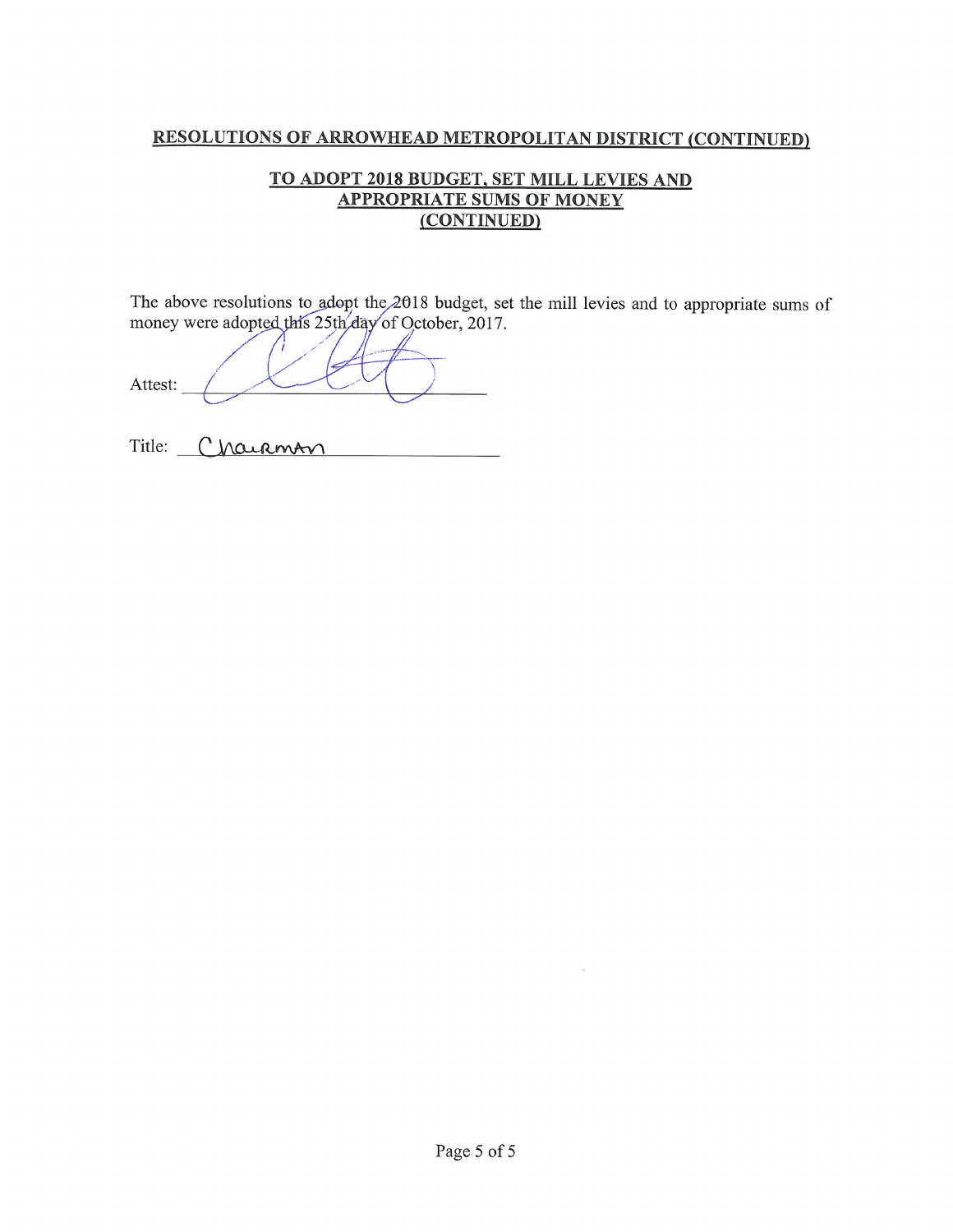| <b>ARROWHEAD METROPOLITAN DISTRICT</b><br>STATEMENT OF REVENUES, EXPENDITURES AND CHANGES IN FUND BALANCE<br>Actual, Budget and Forecast for the Periods Indicated    |                          |                         |                                 |                        | Printed:                             | <b>MODIFIED ACCRUAL BASIS</b><br>01/30/18 |                        |                           |                                     |
|-----------------------------------------------------------------------------------------------------------------------------------------------------------------------|--------------------------|-------------------------|---------------------------------|------------------------|--------------------------------------|-------------------------------------------|------------------------|---------------------------|-------------------------------------|
| <b>All Funds Combined</b>                                                                                                                                             | 2016                     |                         | 2017 ANNUAL                     |                        |                                      | 2017 YTD                                  |                        | 2018                      |                                     |
|                                                                                                                                                                       |                          |                         |                                 | Variance               | 9 Mo Ended 9 Mo Ended                |                                           | Variance               |                           |                                     |
|                                                                                                                                                                       | <b>Audited</b><br>Actual | 2017<br><b>Forecast</b> | <b>Adopted</b><br><b>Budget</b> | Favorable<br>(Unfavor) | 9/30/2017<br>Actual                  | 9/30/2017<br><b>Budget</b>                | Favorable<br>(Unfavor) | Approved<br><b>Budget</b> | <b>Budget</b><br><b>Assumptions</b> |
| <b>ASSESSED VALUE</b>                                                                                                                                                 | 109,447,160<br>12%       | 109,618,530<br>11%      | 109,618,530                     |                        |                                      |                                           |                        | 108,094,500<br>$-1%$      |                                     |
| <b>Mill Levy Rate</b><br><b>REVENUES</b>                                                                                                                              | 18.500                   | 18.500                  | 18.500                          |                        |                                      |                                           |                        | 18.500                    |                                     |
| <b>Property Taxes</b>                                                                                                                                                 | 2,020,029                | 2,027,943               | 2,027,943                       | 0                      | 2,024,523                            | 2,006,125                                 | 18,398                 | 1.999.748                 |                                     |
| Specific Ownership Taxes                                                                                                                                              | 95,860                   | 91,257                  | 91,257                          | $\mathbf 0$            | 69,468                               | 60,838                                    | 8,630                  | 97,988                    |                                     |
| Interest Income                                                                                                                                                       | 37,601                   | 36,915                  | 27,859                          | 9,056                  | 32,057                               | 20,926                                    | 11,131                 | 35,666                    |                                     |
| Miscellaneous Income                                                                                                                                                  | 2,254                    | 2,328                   | 2,150                           | 178                    | 1,285                                | 1,775                                     | (490)                  | 2,150                     |                                     |
| Water Tap Fees & Inclusion Fee                                                                                                                                        | C                        | 32,896                  | $\mathbf 0$                     | 32,896                 | 1,000                                | $\mathbf 0$                               | 1,000                  |                           |                                     |
| Parking Lot Expense Reimbursements                                                                                                                                    | 46,262                   | 46,487                  | 46,487                          | $\Omega$               | 11,487                               | 11,487                                    | (0)                    | 46,717                    |                                     |
| <b>Transportation Reimbursement</b>                                                                                                                                   | 61,783                   | 66,199                  | 66,199                          | 0                      | 66,199                               | 66,199                                    |                        |                           |                                     |
| Sale of Equipment<br><b>Total Revenues</b>                                                                                                                            | 0                        | 5,490<br>2,309,515      | 0                               | 5,490<br>47,620        | 5,490                                | 0                                         | 5,490                  | 5,500<br>2,187,769        |                                     |
| <b>EXPENDITURES</b>                                                                                                                                                   | 2,263,789                | $\equiv$                | 2,261,895<br>$\equiv$           | $=$                    | 2,211,509<br>$\equiv$                | 2,167,351<br>$=$                          | 44,159<br>$\equiv$     | $\equiv$                  |                                     |
| Municipal Svcs - VA Contract & Other                                                                                                                                  | 270,361                  | 252,494                 | 269,384                         | 16,890                 | 181,700                              | 202,038                                   | 20,338                 | 276,869                   |                                     |
| Road and Parking Lot Maintenance                                                                                                                                      | 52,197                   | 32,500                  | 45,000                          | 12,500                 | 28,269                               | 35,625                                    | 7,356                  | 45,225                    |                                     |
| General Repairs & Maintenance                                                                                                                                         | 31,706                   | 50,791                  | 50,998                          | 207                    | 30,644                               | 47,116                                    | 16,472                 | 48,574                    |                                     |
| General & Administrative                                                                                                                                              | 103,853                  | 92,246                  | 90,007                          | (2, 239)               | 74,147                               | 72,219                                    | (1,928)                | 96,660                    |                                     |
| <b>Treasurer's Collections Fees</b>                                                                                                                                   | 60,733                   | 60,838                  | 60,838                          | $\mathbf 0$            | 60,843                               | 60,184                                    | (659)                  | 59,992                    |                                     |
| <b>Other Debt Service</b>                                                                                                                                             | 495                      | 2,050                   | 10,053                          | 8,003                  | 1,550                                | 7,540                                     | 5,990                  | 4,000                     |                                     |
| Contingency                                                                                                                                                           | $\Omega$                 | $\mathbf 0$             | 79,000                          | 79,000                 | 0                                    | 39,500                                    | 39,500                 | 75,000                    |                                     |
| Total w/o Transportation & DS                                                                                                                                         | 519,346                  | 490,919                 | 605,280                         | 114,361                | 377,153                              | 464,221                                   | 87,068                 | 606,321                   |                                     |
| Transportation                                                                                                                                                        | 269,185                  | 274,621                 | 269,578                         | (5,043)                | 274,620                              | 269,579                                   | (5,042)                | 287,161                   |                                     |
| <b>Total Transportation</b>                                                                                                                                           | 269,185                  | 274,621                 | 269,578                         | (5,043)                | 274,620                              | 269,579                                   | (5,042)                | 287,161                   |                                     |
| <b>Bond Interest</b>                                                                                                                                                  | 534,709                  | 356,707                 | 356,706                         | (1)                    | 165,819                              | 165,819                                   | (0)                    | 360,976                   |                                     |
| <b>Bond Principal</b>                                                                                                                                                 | 565,000                  | 730,000                 | 730,000                         | 0                      | 0                                    | 0                                         | 0                      | 730,000                   |                                     |
| <b>Total Debt Service</b>                                                                                                                                             | 1,099,709                | 1,086,707               | 1,086,706                       | (1)                    | 165,819                              | 165,819                                   | (0)                    | 1,090,976                 |                                     |
| <b>Total Expenditures Before Cap</b>                                                                                                                                  | 1,888,239                | 1,852,247               | 1,961,564                       | 109,317<br>$\equiv$    | 817,592<br>$\equiv$                  | 899,619<br>$\equiv$                       | 82,026                 | 1,984,458<br>$=$          |                                     |
| Rev Over/Under Expend Before Cap.                                                                                                                                     | 375,550                  | $\equiv$<br>457,268     | $\equiv$<br>300,331             | 156,937                | 1,393,917                            | 1,267,732                                 | $=$<br>126,185         | 203,310                   |                                     |
| <b>OTHER FINANCING SOURCES &amp; (USES)</b>                                                                                                                           |                          |                         |                                 |                        |                                      |                                           |                        |                           |                                     |
| <b>Bond Proceeds</b>                                                                                                                                                  | $\Omega$                 | 8,385,000               | 8,385,000                       | 0                      | 8,385,000                            | 8,385,000                                 | $\Omega$               | 0                         |                                     |
| <b>Bond Issue Costs</b>                                                                                                                                               | O                        | (171, 608)              | (169, 349)                      | (2,259)                | (171, 607)                           | (169, 349)                                | (2, 258)               | $\Omega$                  |                                     |
| <b>Capital Expenditures</b>                                                                                                                                           | (603, 207)               | (346, 147)              | (486, 464)                      | 140,317                | (331, 138)                           | (377, 014)                                | 45,876                 | (153,500)                 |                                     |
| Bond Defeasance/Redemption                                                                                                                                            |                          | (8,215,651)             | (8,215,651)                     | 0                      | (8,215,651)                          | (8,215,651)                               | (0)                    | $\Omega$                  |                                     |
| <b>Total Other Fin Sources &amp; (Uses)</b>                                                                                                                           | (603, 207)               | (348, 406)              | (486, 464)                      | 138,058                | (333, 397)                           | (377, 014)                                | 43,617                 | (153, 500)                |                                     |
| <b>EXCESS REV OVER/UNDER EXPEND</b>                                                                                                                                   | (227, 657)               | 108,862                 | (186, 133)                      | 294,995                | 1,060,520                            | 890,718                                   | 169,802                | 49,810                    |                                     |
| Fund Balance - Beginning                                                                                                                                              | 2,005,653                | 1,777,997               | 1,765,361                       | 12,635                 | 1,777,997                            | 1,765,361                                 | 12,635                 | 1,886,859                 |                                     |
| Fund Balance - Ending                                                                                                                                                 | 1,777,997                | 1,886,859               | 1,579,228                       | 307,630                | 2,838,517                            | 2,656,079                                 |                        | 182,438 1,936,669         |                                     |
| No assurance is provided on these financial statements;<br>substantially all disclosures required by GAAP omitted.<br><b>District Debt Summary (Excluding Leases)</b> | $=$                      | $\equiv$                | $\equiv$                        | $\equiv$               | $\equiv$                             | $\qquad \qquad =$                         | $=$                    | $=$                       |                                     |
| Total District Debt - Beginning of Year                                                                                                                               | 13,045,000               | 12,480,000              | 12,480,000                      | $\mathbf 0$            | 12,480,000                           | 12,480,000                                | 0                      | 12,565,000                |                                     |
| Debt Issued                                                                                                                                                           |                          | 8,385,000               | 8,385,000                       | 0                      | 8,385,000                            | 8,385,000                                 | 0                      | 0                         |                                     |
| Debt Issued (Repaid)                                                                                                                                                  | (565,000)                | (8,300,000)             | (8,300,000)                     | 0                      | (7,570,000)                          | (7,570,000)                               | 0                      | (730,000)                 |                                     |
| <b>Total District Debt - End of Year</b>                                                                                                                              | 12,480,000               | 12,565,000              | 12,565,000                      | 0                      | 13,295,000                           | 13,295,000                                | $\mathbf{0}$           | 11,835,000                |                                     |
| <b>Summary of Mill Levies</b>                                                                                                                                         |                          |                         |                                 | $=$                    | $=$                                  | $=$                                       | $=$                    |                           |                                     |
| Mill Levy - General Fund                                                                                                                                              | 10.074                   | 10.074                  | 10.074                          |                        |                                      |                                           |                        | 10.074                    |                                     |
| - Debt Service                                                                                                                                                        | 8.426                    | 8.426                   | 8.426                           |                        |                                      |                                           |                        | 8.426                     |                                     |
| <b>Total Mill Levy</b>                                                                                                                                                | 18.500                   | 18.500                  | 18.500                          |                        |                                      |                                           |                        | 18.500                    |                                     |
| <b>Assessed Value - AMD</b>                                                                                                                                           |                          |                         | 109,618,530                     |                        |                                      | Incr (Decr)                               |                        | -1% 108,094,500           |                                     |
| Actual Value - All Real Prop. in AMD                                                                                                                                  |                          |                         | 1,283,927,510                   |                        |                                      | Incr (Decr)                               |                        | 9% 1,394,474,300          |                                     |
|                                                                                                                                                                       |                          |                         |                                 |                        | PAGE 1 (COMBINED FUNDS SUMMARY PAGE) |                                           |                        |                           |                                     |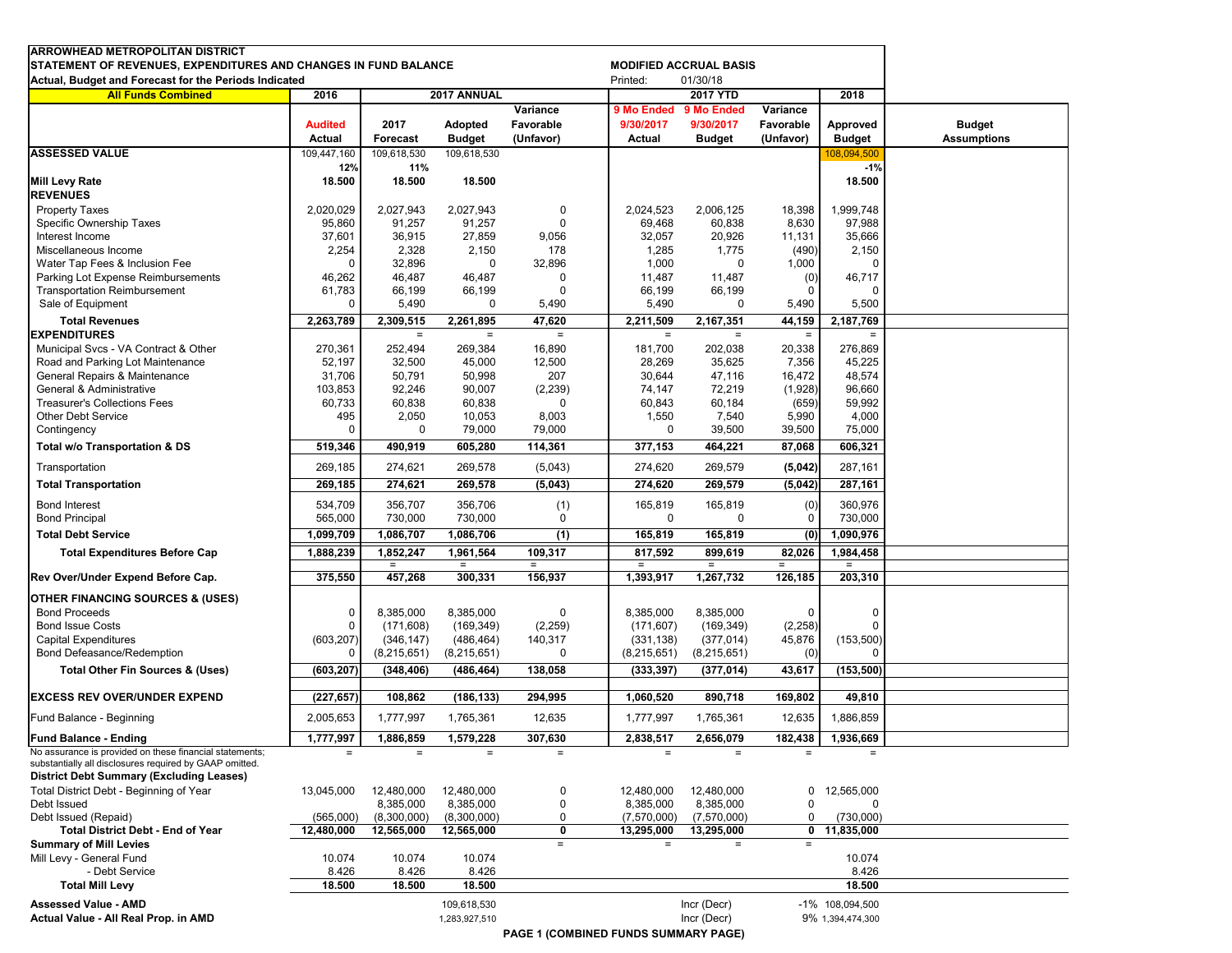| <b>ARROWHEAD METROPOLITAN DISTRICT</b><br><b>MODIFIED ACCRUAL BASIS</b> |                |                     |                |           |                |               |               |             |               |                                              |
|-------------------------------------------------------------------------|----------------|---------------------|----------------|-----------|----------------|---------------|---------------|-------------|---------------|----------------------------------------------|
| STATEMENT OF REVENUES, EXPENDITURES AND CHANGES IN FUND BALANCE         |                |                     |                |           |                | Printed:      | 01/30/18      |             |               |                                              |
| Actual, Budget and Forecast for the Periods Indicated                   |                |                     |                |           |                |               |               |             | 2018          |                                              |
| <b>GENERAL FUND</b>                                                     |                | 2017 ANNUAL<br>2016 |                |           |                |               | 2017 YTD      |             |               |                                              |
|                                                                         |                |                     |                | Variance  |                | 9 Mo Ended    | 9 Mo Ended    | Variance    |               |                                              |
|                                                                         | <b>Audited</b> | 2017                | <b>Adopted</b> | Favorable | Var            | 9/30/2017     | 9/30/2017     | Favorable   | Approved      | <b>Budget</b>                                |
|                                                                         | <b>Actual</b>  | <b>Forecast</b>     | <b>Budget</b>  | (Unfavor) | Ref            | <b>Actual</b> | <b>Budget</b> | (Unfavor)   | <b>Budget</b> | <b>Assumptions</b>                           |
| <b>REVENUES</b>                                                         |                | 11%                 |                |           |                |               |               |             | $-1.39%$      |                                              |
| Assessed Value                                                          | 109,447,160    | 109,618,530         | 109,618,530    |           |                |               |               |             | 108,094,500   | Final AV 11/16/2017                          |
| <b>Operating Mill Levy Rate</b>                                         | 10.074         | 10.074              | 10.074         |           |                |               |               |             | 10.074        |                                              |
| <b>Property Taxes</b>                                                   | 1,099,988      | 1,104,297           | 1,104,297      | 0         | Α              | 1,102,435     | 1,092,417     | 10,018      | 1,088,944     |                                              |
| Specific Ownership Taxes (On Autos)                                     | 52,200         | 49,693              | 49,693         | 0         | B              | 37,998        | 33,129        | 4,869       |               | 53,358 4.9% of Prop Taxes                    |
| Conserv Tr Fund                                                         | 1,619          | 1,415               | 1,500          | (85)      | C              | 1,019         | 1,125         | (106)       |               | 1,500 Based on Prior Yr                      |
| Water Tap Fees, Inclusion & Exclusion Fees                              | $\Omega$       | 32,896              | $\Omega$       | 32,896    | D              | 1,000         | $\Omega$      | 1,000       |               |                                              |
| <b>Transportation Reimbursement</b>                                     | 61,783         | 66,199              | 66,199         | $\Omega$  | E              | 66,199        | 66,199        | $\Omega$    | $\Omega$      | AVA Per Agreement & Buses                    |
| Miscellaneous Income                                                    | 635            | 913                 | 650            | 263       | F              | 266           | 650           | (384)       | 650           |                                              |
| Parking Lot Expense Reimbursements                                      | 46,262         | 46,487              | 46,487         | $\Omega$  |                | 11,487        | 11,487        | (0)         |               | 46,717 VR and CCR                            |
| Sale of Equipment                                                       | $\Omega$       | 5,490               | 0              | 5,490     | н              | 5,490         | 0             | 5,490       | 5,500         | sale of old bus                              |
| Interest Income                                                         | 29,010         | 33,220              | 24,164         | 9,056     | G              | 24.220        | 18,123        | 6,097       | 25,841        | 1.00%                                        |
| <b>Total Revenue</b>                                                    | 1,291,497      | 1,340,610           | 1,292,990      | 47,620    |                | 1,250,114     | 1,223,129     | 26,984      | 1,222,509     |                                              |
| <b>OPERATING EXPENDITURES</b>                                           |                |                     |                |           |                |               |               |             |               |                                              |
| Accounting & Administration                                             | 48,000         | 49,440              | 49,440         | $\Omega$  | $\mathbf{1}$   | 37,080        | 37,080        | $\mathbf 0$ | 50,923        |                                              |
| Election                                                                | 269            | $\Omega$            |                | $\Omega$  | $\overline{2}$ | $\mathbf 0$   | $\Omega$      | $\Omega$    |               | 2,000 Even Years                             |
| Audit                                                                   | 5,300          | 5,450               | 5,450          | 0         | 3              | 5,450         | 5,450         | $\Omega$    |               | 5,750 Per Engagement Letter                  |
| Legal                                                                   | 10,493         | 14,500              | 8,000          | (6,500)   | $\overline{4}$ | 12,855        | 6,000         | (6, 855)    |               | 10,000 per Jim Collins, based on prior years |
| Office Overhead & Expenses                                              | 3,097          | 3,500               | 3,500          | $\Omega$  | $\overline{5}$ | 2,007         | 2,625         | 618         |               | 3.605 Based on Prior Year                    |
| Insurance                                                               | 8,428          | 8,596               | 8,803          | 207       | 6              | 7,596         | 8,000         | 404         |               | 9.067 Based on Prior Forecast                |
| <b>Mosquito Control</b>                                                 | 5,009          | 5,160               | 5,314          | 154       | $\overline{7}$ | 5,159         | 5,314         | 155         |               | 5,315 prior year 3% increase                 |
| <b>Directors Fees</b>                                                   | 5,300          | 5,400               | 4,500          | (900)     | 8              | 4,000         | 4,000         | $\mathbf 0$ |               | 5,000 10 Meetings Assumed                    |
| <b>Eagle County Treasurers Fees</b>                                     | 33,072         | 33,129              | 33,129         | $\Omega$  | 9              | 33,131        | 32,772        | (359)       |               | 32,668 3% of Prop Tax                        |
| <b>Edwards Community Authority</b>                                      | (2, 222)       | $\mathbf 0$         | $\mathbf 0$    | $\Omega$  | 10             | $\mathbf 0$   | $\Omega$      | $\Omega$    |               | 0 EMD is taking over responsibility          |
| Engineering - General                                                   | 20,180         | 200                 | 5,000          | 4,800     | 11             | $\Omega$      | 3,750         | 3,750       |               | 5.000 Allowance                              |
| <b>Service Contract Expense</b>                                         | 161,258        | 149,945             | 149,945        | $\Omega$  | 12             | 107,274       | 112,459       | 5,185       | 157.921       | Based on Schedule from VR                    |
| Service Contract Management                                             | 59,737         | 52,000              | 68,890         | 16,890    | 13             | 37,258        | 51,668        | 14,410      |               | 67,719 Based on Schedule from VR             |
| Pond Maintenance                                                        | 8,784          | 11,101              | 10,542         | (559)     | 14             | 6,170         | 10,542        | 4,372       |               | 11,434 Per Hensel                            |
| <b>Wetlands Maintenance</b>                                             | 1,242          | 3,089               | 2,979          | (110)     | 15             | 1,545         | 2,979         | 1,434       |               | 3,182 Per Hensel                             |
| Berm Maintenance                                                        | 8,417          | 9,801               | 10,650         | 849       | 16             | $\mathbf 0$   | 10,650        | 10,650      |               | 10,970 Tree Spray & Berm Maint 1/3 CCR & /   |
| Parking Lot Direct Mtce Expense                                         | 8,672          | 7,500               | 7,500          | $\Omega$  | 17             | 6,105         | 7,500         | 1,395       |               | 7,725 Painting & Cracksealing                |
| Repair & Maint - General & Vehicles                                     | 3,373          | 10,500              | 8,727          | (1,773)   | 18             | 9,379         | 6,545         | (2,834)     |               | 6,000 plow and truck maintenance/ GPS        |
| Road Sweeping                                                           | 900            | $\mathbf 0$         | 1,800          | 1,800     | 19             | $\Omega$      | 1,800         | 1,800       |               | 1,800 Per Hensel                             |
| Road & Drainage Repairs & Maintenance                                   | 43,525         | 25,000              | 37,500         | 12,500    | 20             | 22,164        | 28,125        | 5,961       |               | 37,500 Per Hensel                            |
| Trans - Arrowhead Shuttle                                               | 185,505        | 194,380             | 189,379        | (5,001)   | 23             | 194,380       | 189,379       | (5,001)     |               | 201,339 per Draft schedule                   |
| Trans - Village to Village                                              | 34,936         | 29,271              | 29,271         | $\Omega$  | 24             | 29,271        | 29,271        | $\Omega$    | 31,830        | per Draft Sched + \$1,852 ADA Veh (6/        |
| Trans - BC Express Shuttle                                              | 44,166         | 48,181              | 48,181         | 0         | 25             | 48,181        | 48,181        | $\Omega$    |               | 51,982 per Draft schedule                    |
| Trans - Vail Ski Bus                                                    | 4,579          | 2,789               | 2,747          | (42)      | 26             | 2,789         | 2,748         | (41)        |               | 2,011 per Draft schedule                     |
| <b>Utilities</b>                                                        | 8,989          | 9,500               | 9,500          | $\Omega$  | 29             | 7,792         | 9,500         | 1,708       |               | 8,185 Incr 3%, less water                    |
| Miscellaneous Expense                                                   | $\Omega$       | 6,800               | 6,800          | $\Omega$  | 30             | 5,758         | 5,100         | (658)       |               | 7,004 Based on Prior Yrs                     |
| Maintenance Facility Lease                                              | 49,366         | 50,549              | 50,549         | $\Omega$  | 31             | 37,168        | 37,912        | 743         |               | 51,229 Based on Schedule from VR             |
| Contingency - Operating                                                 |                | 0                   | 79,000         | 79,000    | 32             |               | 39,500        | 39,500      |               | 75,000 Based on Prior                        |
|                                                                         |                |                     |                |           |                |               |               |             |               |                                              |
| <b>Total Operating Expenditures</b>                                     | 760,374        | 735,781             | 837,096        | 101,315   |                | 622,512       | 698,849       | 76,337      | 862,158       |                                              |

No assurance is provided on these financial statements; substantially all disclosures required by GAAP omitted.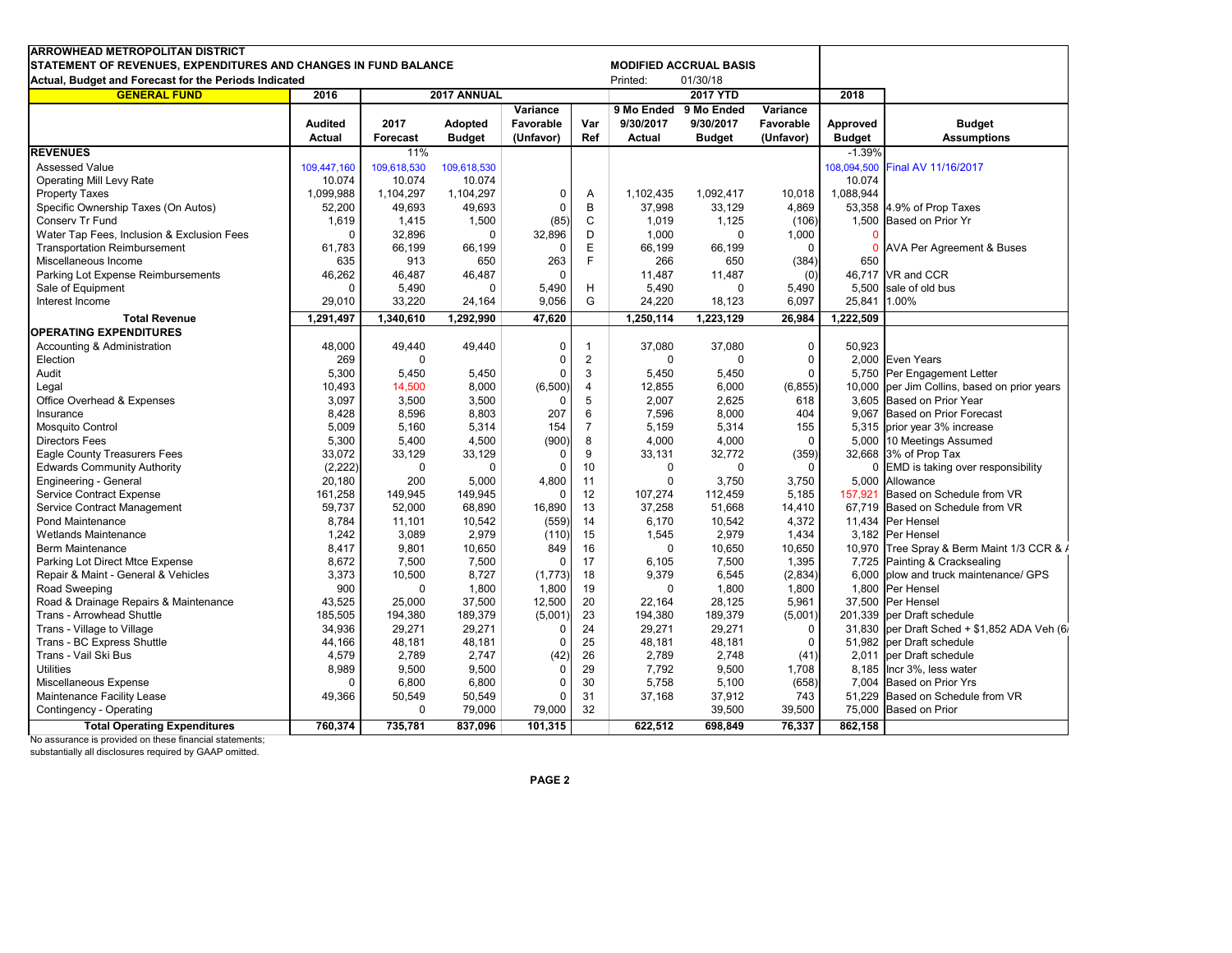| <b>ARROWHEAD METROPOLITAN DISTRICT</b>                          |                |                         |               |           |          |               |                               |              |               |                                  |
|-----------------------------------------------------------------|----------------|-------------------------|---------------|-----------|----------|---------------|-------------------------------|--------------|---------------|----------------------------------|
| STATEMENT OF REVENUES, EXPENDITURES AND CHANGES IN FUND BALANCE |                |                         |               |           |          |               | <b>MODIFIED ACCRUAL BASIS</b> |              |               |                                  |
| Actual, Budget and Forecast for the Periods Indicated           |                |                         |               |           |          |               | 01/30/18                      |              |               |                                  |
| <b>GENERAL FUND</b>                                             | 2016           | Printed:<br>2017 ANNUAL |               |           |          |               | <b>2017 YTD</b>               |              | 2018          |                                  |
|                                                                 |                |                         |               | Variance  |          | 9 Mo Ended    | 9 Mo Ended                    | Variance     |               |                                  |
|                                                                 | <b>Audited</b> | 2017                    | Adopted       | Favorable | Var      | 9/30/2017     | 9/30/2017                     | Favorable    | Approved      | <b>Budget</b>                    |
|                                                                 | Actual         | <b>Forecast</b>         | <b>Budget</b> | (Unfavor) | Ref      | <b>Actual</b> | <b>Budget</b>                 | (Unfavor)    | <b>Budget</b> | <b>Assumptions</b>               |
| <b>CAPITAL EXPENDITURES</b>                                     |                |                         |               |           |          |               |                               |              |               |                                  |
| <b>BOND COST OF ISSUANCE</b>                                    |                |                         |               | 0         |          |               | <sup>0</sup>                  | $\mathbf 0$  |               |                                  |
| PROJECTS & PARKING LOT & PLAYGROUND                             | 84.750         | 15,000                  | $\mathbf{0}$  | (15,000)  | 40       | $\Omega$      | $\Omega$                      | $\Omega$     |               |                                  |
| PARKING LOT SEAL COAT                                           |                | 13,475                  | 19,500        | 6,025     | 41       | 13,472        | 19,500                        | 6,028        | $\mathbf{0}$  |                                  |
| PARKING LOT OVERLAY                                             |                |                         |               |           |          | <sup>0</sup>  |                               |              | $\Omega$      |                                  |
| ROAD OVERLAYS - CONSTRUCTION                                    | 401.501        | 219,400                 | 285,013       | 65,613    | 44       | 219,398       | 285,013                       | 65,615       | $\Omega$      |                                  |
| ROAD OVERLAYS - ENGR & CONSTR MGT                               | 47,557         | 9,625                   | 28,501        | 18,876    | 45       | 9,622         | 28,501                        | 18,880       |               |                                  |
| <b>EQUIPMENT</b>                                                |                |                         |               | $\Omega$  |          |               | $\mathbf 0$                   | $\Omega$     |               |                                  |
| Trucks                                                          |                | 14,103                  | 28,000        | 13,897    | 46       | 14,103        | 28,000                        | 13,897       |               | 30,000 1 New truck less trade in |
| <b>Plows</b>                                                    |                | 13,426                  | 16,000        | 2,574     | 47       | 13,426        | 16,000                        | 2.574        |               | 8.000 plow for new truck         |
| Mule                                                            | 13,059         |                         |               |           |          | n             |                               |              |               |                                  |
| <b>Cinder Spreader</b>                                          |                |                         |               |           |          |               |                               |              |               |                                  |
| <b>Bus Ski Racks</b>                                            |                |                         |               |           |          | $\Omega$      | $\Omega$                      | $\Omega$     |               |                                  |
| <b>TRANSPORTATION BUS</b>                                       | 56,340         | 61,118                  | 59,450        | (1,668)   | 48       | 61,118        | 0                             | (61, 118)    |               | 65,500 New bus                   |
| CAPITAL CONTINGENCY/UNIDENTIFIED                                |                | $\mathbf{0}$            | 50,000        | 50,000    | 49       |               | $\Omega$                      | $\Omega$     | 50,000        |                                  |
| <b>Total Capital Expenditures</b>                               | 603,207        | 346,147                 | 486,464       | 140,317   |          | 331,138       | 377,014                       | 45,876       | 153,500       |                                  |
| <b>Total Expenditures</b>                                       | 1,363,581      | 1,081,928               | 1,323,560     | 241,632   |          | 953,651       | 1,075,863                     | 122,212      | 1,015,658     |                                  |
| Revenue Over (Under) Expenditures                               | (72, 084)      | 258,682                 | (30, 570)     | 289,252   |          | 296,463       | 147,266                       | 149,197      | 206.851       |                                  |
| <b>OTHER FINANCING SOURCES AND (USES)</b>                       |                |                         |               |           |          |               |                               |              |               |                                  |
| <b>BOND PROCEEDS &amp; PREMIUM</b>                              |                |                         |               | 0         |          |               | 0                             | $\mathbf 0$  |               |                                  |
| XFER TO D/S FUND                                                | (155, 572)     | (149, 821)              | (155, 564)    | 5,743     |          | 0             | $\mathbf 0$                   | $\mathbf 0$  | (157, 041)    |                                  |
| <b>Total Other Financing</b>                                    | (155, 572)     | (149, 821)              | (155, 564)    | 5,743     |          | $\mathbf{0}$  | $\mathbf{0}$                  | $\mathbf{0}$ | (157, 041)    |                                  |
| FUND BALANCE - BEGINNING                                        | 1,991,303      | 1,763,646               | 1,751,011     | 12,636    | $\times$ | 1,763,646     | 1,751,011                     | 12,635       | 1,872,508     |                                  |
| <b>FUND BALANCE - ENDING</b>                                    | 1,763,646      | 1,872,508               | 1,564,877     | 307,631   |          | 2,060,109     | 1,898,277                     | 161,832      | 1,922,318     |                                  |
| No assurance is provided on these financial statements;         | $=$            |                         | $=$           | $=$       |          | $=$           | $=$                           | $=$          | $=$           |                                  |

No assurance is provided on these financial statements; substantially all disclosures required by GAAP omitted.

**PAGE 3**